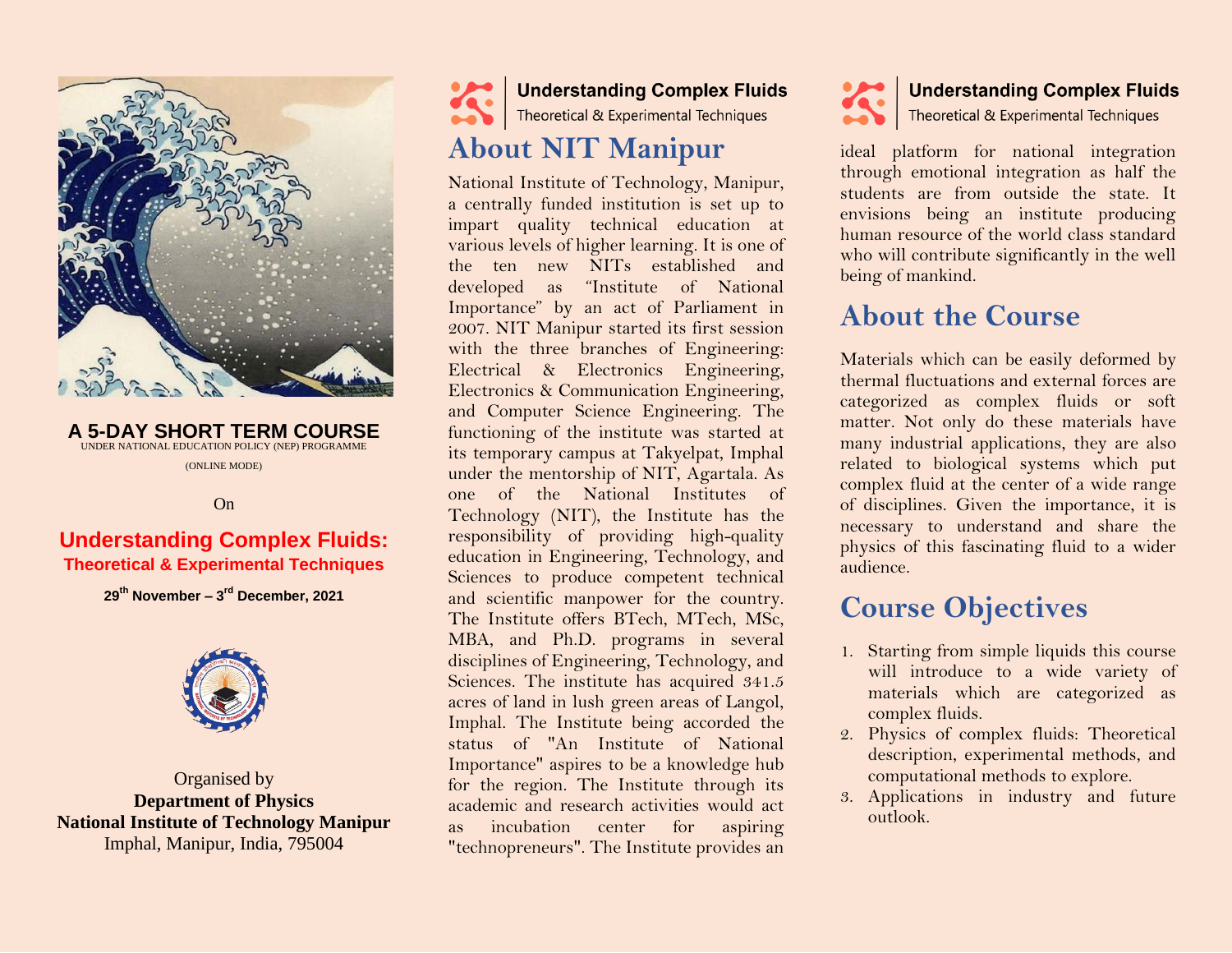

## **ABOUT THE SPEAKERS Dr. Rajesh Kumar Bhushan**



He is presently the Dean (Academics) and professor in the Department of Mechanical Engineering, NIT Manipur. He is also a Certified Energy Manager and Energy Auditor by Bureau of Energy Efficiency, Ministry of Power

Government of India. He has a broad area of interest such as design of bio-enabled structures, high performance computational modelling of engineered systems**,** multi-disciplinary design optimization, cybersecurity in design, additive manufacturing of complex and composite materials, anti-reverse engineering technologies, artificial, fabrication, characterization and machining of composites, micro manufacturing, nano-materials, and application of optimization techniques.

## **Dr. Shagolsem Lenin Singh**



He is an assistant professor in the Department of Physics, NIT Manipur. In 2013, he received his Ph.D. from Leibniz Institute of Polymer Research Dresden, Germany, and was a posdoctoral fellow at Bar-Ilan University, Israel (2014-2015). He has, under his

name, DST-INSPIRE Faculty Award in Physics (2015) and ECEMP-IGS Fellowship (2011). His primary research interest is in the broad area of softmatter physics, where Physics, Chemistry, and Biology often meet. His major focus has been to investigate various equilibrium and non-equilibrium properties of polymeric systems (nanocomposites,



# Understanding Complex Fluids

thin-films, cyclic polymers, etc.) which have huge potential for modern technological devices. Another direction of research is on biologically motivated physical problems. He develops simple models for these systems and employs computer simulations as a tool to explore polymer-nanoparticle interactions, polymers in non-equilibrium, multi-component fluids, modeling intra-cellular transport.

### **Dr. Bibhu Prasad Swain**



He is an Associate Professor & (HOD) in the Department of Physics, NIT Manipur. He received his Ph.D. from IIT Bombay. He was awarded JSPS Fellow (Govt. of Japan), Brain Korea 21 Fellow (Materials Research, Seoul National

University) and NRF Fellow (University of Cape Town, South Africa) in his postdoctoral career. His broad areas of research interests include large bandgap semiconductors, mechanical hard-materials, nanostructured materials, graphene based supercapacitor, photovoltaic materials, biocompatible coating, modeling of advanced MOSFET. He has published 110 SCI/SCIE/Scopus indexed international journals, 15 book chapters and 1 Book in his credit.

## **Dr. Dushyant Singh**



He is an assistant professor in Mechanical Engineering Department at NIT Manipur, India since Oct. 2015. He received his Ph.D. from IIT Delhi in 2014. Prior to joining NIT Manipur, he was working as a postdoctoral researcher in

# Understanding Complex Fluids

joint industrial research work "Ultra-super critical power plant" with BHEL industry in IIT Delhi. His area of interest includes experimental and numerical analysis of heat transfer enhancement, use of new experimental techniques in fluid flow and heat transfer, turbulent flows and computational fluid dynamics (CFD) to mention a few.

#### **Course Registration** Registration fee (Including GST)

- 1. ₹ 750/- for Faculty/Professionals
- 2. ₹ 500/- for Research Scholar/Ph.D. Students
- 3. ₹ 300/- for PG/UG

\*No registration fee for students and faculty of NIT Manipur.

### **Bank Details**

Name: Director NIT Manipur IRG Acc. No. **60330100000143** Bank/Branch: Bank of Baroda, NIT Manipur Langol Campus IFSC code: **BARB0NITMAN**

After payment, please fill your personal details at: <https://forms.gle/pEmpfuVLdEprVobM6>

### **Last date of registration November 28, 2021**

#### **Course coordinators**

- 1. Dr. Shagolsem Lenin Singh Assistant Professor, Department of Physics Mob: +917085158212 Email: [softmatter.nitm@gmail.com](mailto:slenin2001@gmail.com)
- 2. Dr. Bibhu Prasad Swain Associate Professor, Department of Physics